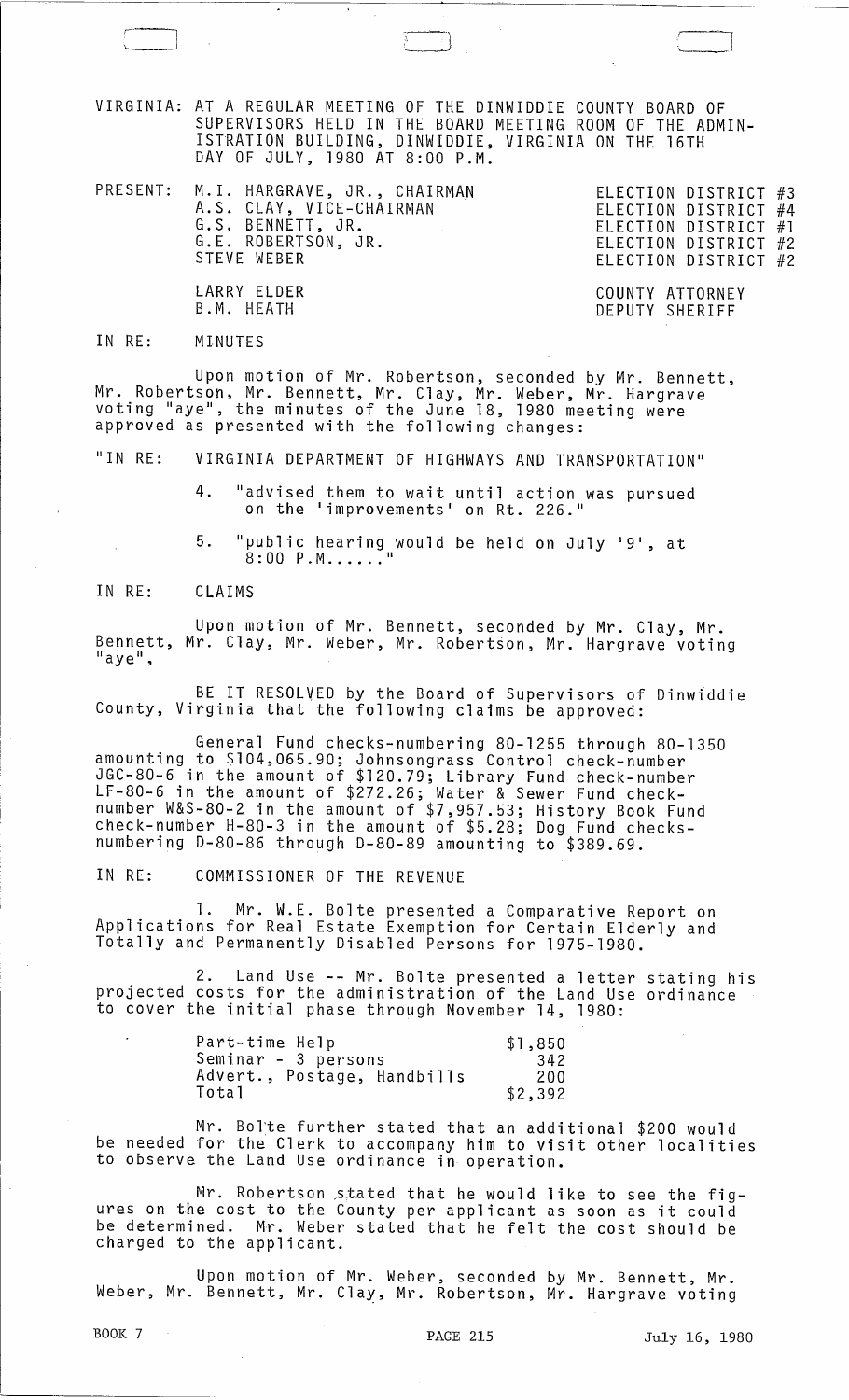$"$ aye",

BE IT RESOLVED by the Board of Supervisors of Dinwiddie County, Virginia that the appropriation of \$2592 as requested by the Commissioner of Revenue for the initial phase of the Land Use ordinance be incorporated into the 1980-81 budget.

IN RE: TREASURER

Mrs. Margaret W. Lewis presented her report for the month of June, 1980.

IN RE: CRATER CRIMINAL JUSTICE ACADEMY--REQUEST FOR ADDI-TIONAL APPROPRIATION

Deputy Sheriff B.M. Heath appeared before the Board to request that the Board grant the additional appropriation of \$794.40 as requested by the Crater Criminal Justice Academy for the 1980-81 budget year. He stated that the Academy was the Department's source of training and the training was required by the State.

Mr. Bennett stated that he objected to the State cutting back on funding programs which the County was forced to pick up. Mr. Clay agreed with Mr. Bennett. Mr. Weber stated he felt the deputies should be provided with the schooling that was required.

Upon motion of Mr. Bennett, seconded by Mr. Robertson, Mr. Bennett, Mr. Robertson, Mr. Clay, Mr. Weber, Mr. Hargrave voting "aye", the request by the Crater Criminal Justice Academy for an additional appropriation of \$794.40 to the 1980-81 budget was denied.

IN RE: BUILDING INSPECTOR

Mr. James L. Blaha presented his report for the month of June, 1980.

IN RE: ANIMAL WARDEN

Mr. L.A. Brooks, Jr. presented his report for the month of June, 1980.

IN RE: DIRECTOR OF PLANNING

Mr. W.C. Scheid appeared before the Board to discuss the following items in response to inquiries he received:

1. An inquiry was made as to whether the County could charge for the issuance of health permits. Mr. Scheid stated that the County could charge a fee for the issuance of health permits. Mr. Robertson requested that Mr. Scheid obtain more information as to how other localities were handling the fee and the amount they charge for the Board to review.

2. An inquiry was made as to whether the County could charge for services rendered at special functions held in the County, i.e. the Beach Music Festival. Mr. Scheid stated the County could charge for its services which should be established when application for the event was made. Mr. Clay stated blished when application for the event was made. Mr. Clay stated<br>that the County should proceed with the establishment of an admissions tax.

The Board directed the Director of Planning to draft a policy to use as a checklist when an application is made for a special permit for their consideration to be included in the application process.

IN RE: TRANSFER OF FUNDS--1979-80 SCHOOL BUDGET

Upon motion of Mr. Weber, seconded by Mr. Bennett, Mr. Weber, Mr. Bennett, Mr. Clay, Mr. Robertson, Mr. Hargrave

بسمانجي أدبتم

 $\bar{\chi}^{\pm}_2$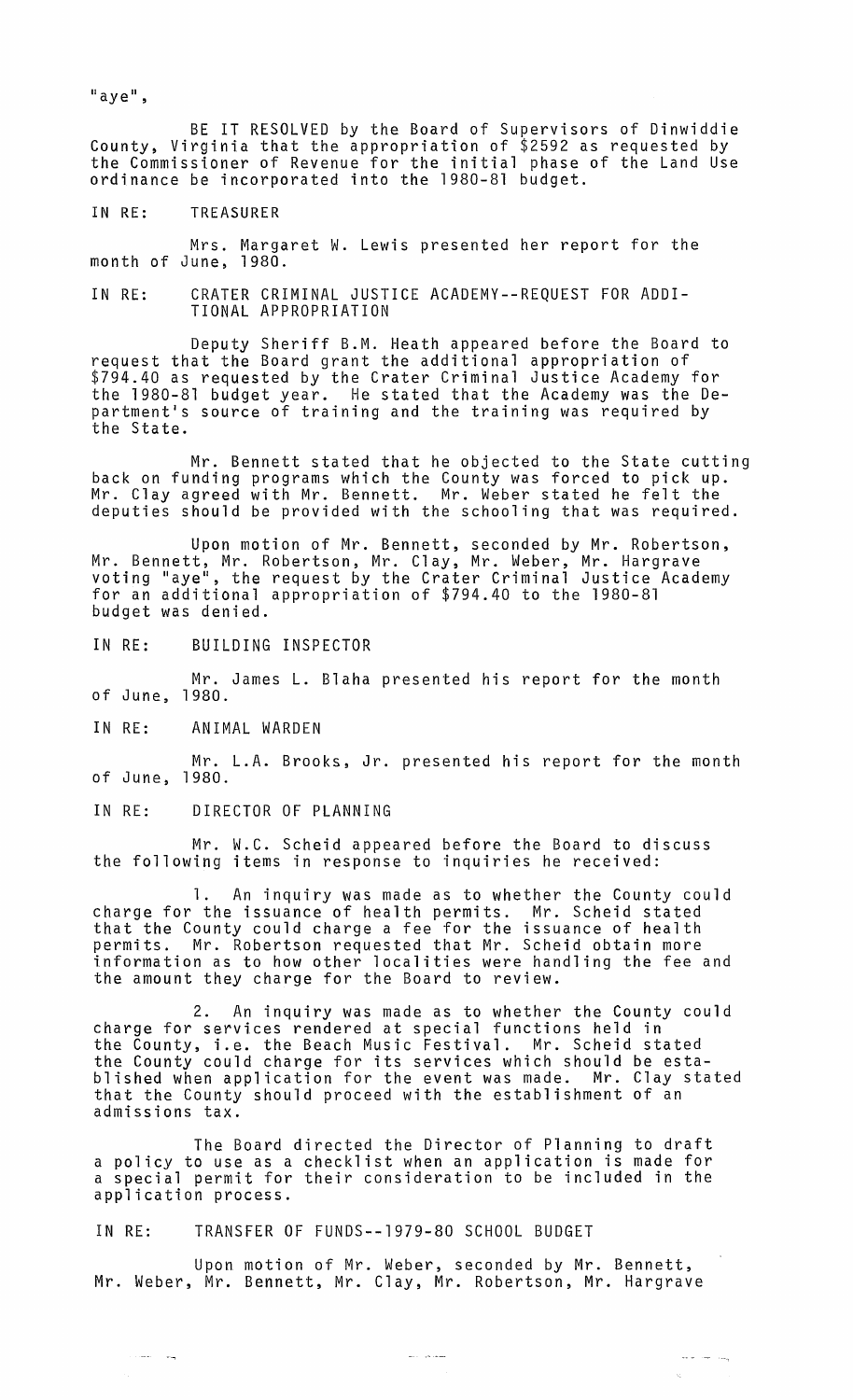voting "aye", the following resolution was adopted:

WHEREAS, the Superintendent of Schools, Richard L. Vaughn, advised the Board of Supervisors on March J2, 1980 that an additional \$163,500 would be needed for energy costs for the fiscal year 1979-80; and

 $\Box$ 

WHEREAS, the School Board incurred expenses in all categories which exceeded their total appropriations from all sources for the 1979-80 budget year by \$207,880.38; and

WHEREAS, there is anticipated additional ·income from the State in the amount of \$32,778.33, leaving a net deficit of \$175,102.05;

NOW THEREFORE BE IT RESOLVED by the Board of Super- visors of Dinwiddie County, Virginia that \$207,880.38 be transferred from the General Fund to the' School Board Operating Fund retroactive to June 30, 1980.

IN RE: APPROVAL OF 1980-81 SCHOOL BOARD SPECIAL PROJECTS

Upon motion of Mr. Bennett, seconded by Mr. Weber, Mr. Bennett, Mr. Weber, Mr. Clay, Mr. Robertson, Mr. Hargrave voting "aye", the following resolution was adopted:

WHEREAS, the School Board has requested authorization to make expenditures for the following special projects for the 1980-81 school year;

> Title I Monthly Reimbursement \$373,604.00 Vocational Education -CBE (Competency 40,000.00 Based Education - Semi-annual reimbursement). Special Education - Flow-Through Funds Special Education - Project RELEAF Adult Basic Education 73,260.00 70,752.00 6,800.00; and

WHEREAS, these projects are 100% reimbursable except for \$440 of Adult Basic Education which would be borne by the County;

NOW THEREFORE BE IT RESOLVED by the Board of Supervisors of Dinwiddie County, Virginia that there is hereby appropriated on an as needed basis the sum of \$564,416.00 for the 1980-81 school year special projects listed above.

IN RE: AUTHORIZATION TO APPLY FOR VIRGINIA PUBLIC SCHOOL AUTHORITY BONDS

Upon motion of Mr. Clay, seconded by Mr. Robertson, Mr. Clay, Mr. Robertson, Mr. Weber, Mr. Bennett, Mr. Hargrave<br>voting "aye",

BE IT RESOLVED by the Board of'Supervisors of Dinwiddie County, Virginia that the appropriate officials be authorized to prepare the necessary paperwork to have Dinwiddie County included in the next bond sale by the Virginia Public School Au thori ty; and

BE IT FURTHER RESOLVED by the Board of Supervisors of Dinwiddie County, Virginia that the amount of this bond sale is \$1,300,000. : .. <sup>~</sup>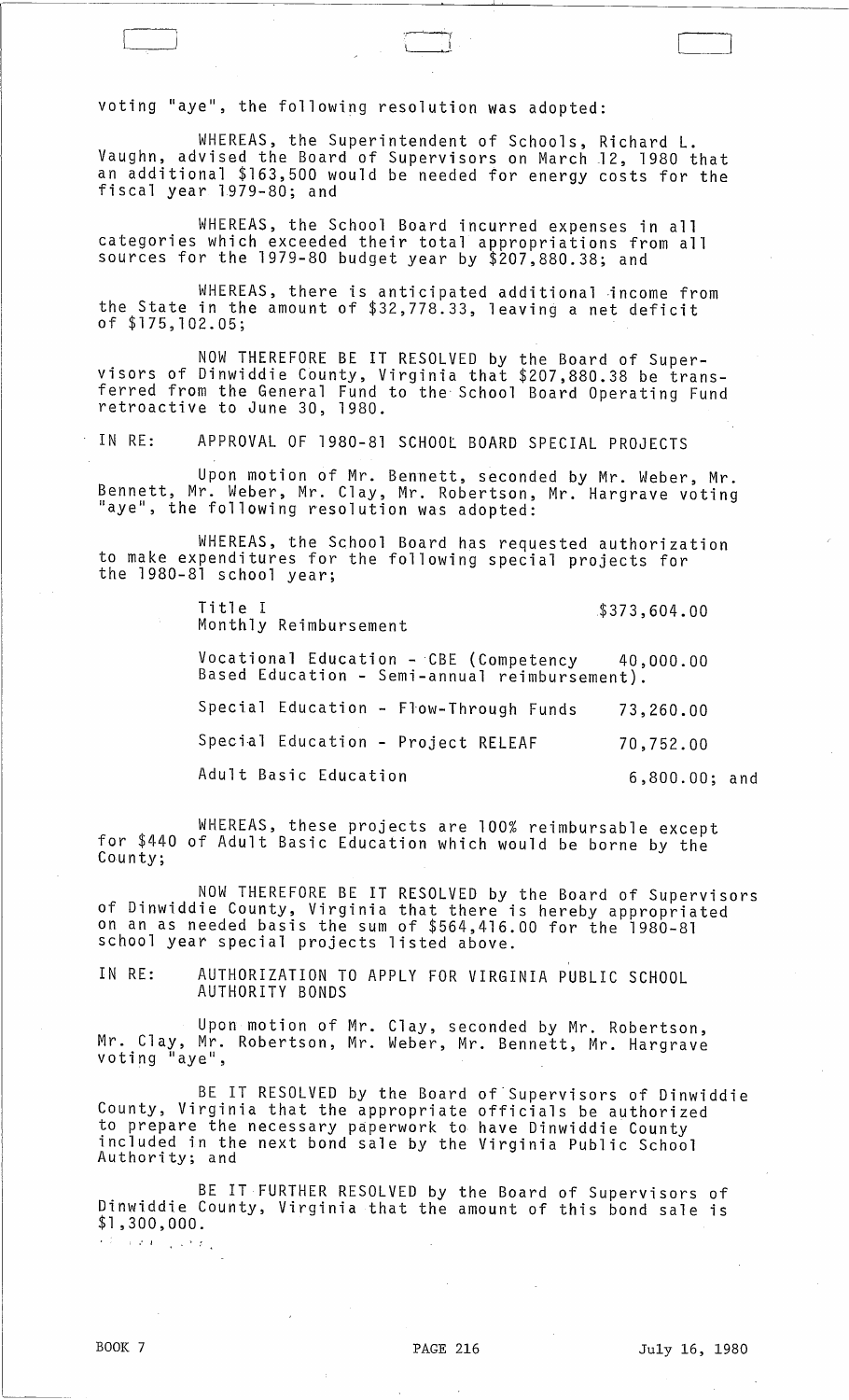IN RE: AUTHORIZATION OF SITE PREPARATION FOR SUNNYSIDE ELEMENTARY SCHOOL

Mr. William Moseley of Moseley-Hening and Associates appeared before the Board to explain the time schedule for construction of the Sunnyside McKenney School and request authorization for the School Board to award the bid for site preparation. He stated that if the site was prepared, construction could start immediately upon the awarding of the bid in September for construction.

Of the bids received, the firm of Bishop and Settle of Alberta was the lowest at \$53,000 based on the amount of cut and fill that had to be done.

Upon motion of Mr. Robertson, seconded by Mr. Clay, Mr. Robertson, Mr. Clay, Mr. Bennett, Mr. Weber, Mr. Hargrave voting liaye", the School Board is authorized to award the bid for site preparation for the Sunnyside Elementary School to Bishop and Settle of Alberta.

IN RE: SURVEY WORK AND SOIL ANALYSIS FOR SUNNYSIDE ELEMENTARY SCHOOL

Upon motion of Mr. Clay, seconded by Mr. Bennett, Mr. Clay, Mr. Bennett, Mr. Weber, Mr. Robertson, Mr. Hargrave voting<br>"aye",

BE IT RESOLVED by the Board of Supervisors of Dinwiddie<br>County, Virginia that the School Board be authorized to proceed with having the survey and soil evaluation work done as needed for the site preparation for construction of the Sunnyside Elementary School.

IN RE: ADVANCEMENT OF FUNDS TO SUNNYSIDE SCHOOL CONSTRUCTION ACCOUNT

Upon motion of Mr. Weber, seconded by Mr. Clay, Mr. Weber, Mr. Clay, Mr. Bennett, Mr. Robertson, Mr. Hargrave voting "aye",

BE IT RESOLVED by the Board of Supervisors of Dinwiddie County, Virginia that the Treasurer be authorized to transfer up to \$100,000 as needed to the Sunnyside School Construction Account; and

BE IT FURTHER RESOLVED by the Board of Supervisors of Dinwiddie County, Virginia that this money be reimbursed to the General Fund as money from the Literary Loan becomes available.

IN RE: ADDITION OF BONNEVILLE STREET TO STATE SECONDARY SYSTEM

Upon motion of Mr. Clay, seconded by Mr. Weber, Mr. Clay, Mr. Weber, Mr. Robertson, Mr. Bennett, Mr. Hargrave voting "aye", the following resolution was adopted:

BE IT RESOLVED by the Board of Supervisors of Dinwiddie County, Virginia that the Virginia Department of Highways and Transportation be and is hereby requested to add a section of road known as Bonneville Street, beginning at a point on Route 627, 0.33 miles north of Route 1405 and running in a westerly direction 0.50 miles to dead end with turn-around. This road has been constructed, drained and surfaced in accordance with Virginia Department of Highways and Transportation specifications and County ordinances; and

BE IT FURTHER RESOLVED by the Board of Supervisors of Dinwiddie County, Virginia that this road in Bonneville Subdivision, if accepted, be added to the secondary system of Dinwiddie County, effective on the date of approval of the Highway Commission with a maintenance bond and fee, pursuant to Section 33.1-229 of the Code of Virginia (1950, as amended); and

 $\sim$ 

ولوساء

 $\zeta_{\rm{max}}$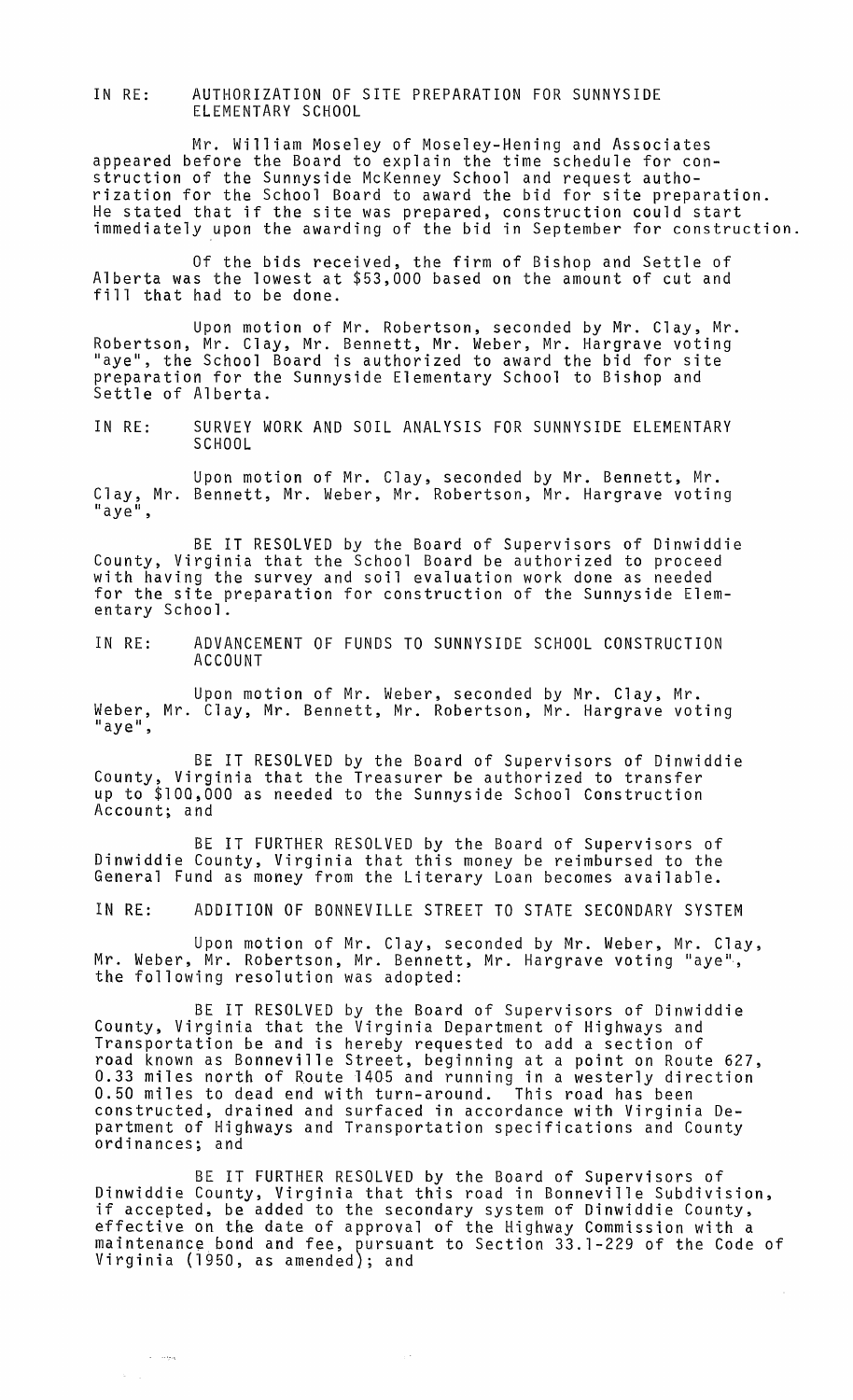BE IT FURTHER RESOLVED that the Board of Supervisors of Dinwiddie,Virginia guarantees the Commonwealth of Virginia a minimum unrestricted right of way of 50' with necessary easements for cuts, fills and drainage as recorded in Plat Book 9, Pages 104 and 105, dated February 19, 1975.

IN RE: BINGO & RAFFLE PERMIT--UNITED METHODIST 'WOMEN

 $\Box$ 

. Upon motion of Mr. Weber, seconded by Mr. Clay, Mr. Weber, Mr. Clay, Mr. Robertson, Mr. Bennett, Mr. Hargrave voting<br>"aye", the following resolution was adopted:

WHEREAS, the United Methodist Women have made applica-<br>tion to the Board of Supervisors for a Bingo and Raffle Permit for the calendar year 1980; and

WHEREAs, the organization meets the requirements as set forth in Sec. 18.1-340 of the Code of Virginia and has filed the required fee;

NOW THEREFORE BE IT RESOLVED by the Board of Supervisors of Dinwiddie County, Virginia that the United Methodist Women be hereby granted a Bingo and Raffle permit for the calendar year<br>1980.

IN RE: POSTPONEMENT--APPOINTMENT TO APPOMATTOX REGIONAL LIBRARY

The'appointment to the Appomattox Regional Library Board was postponed until the August 19, 1980 meeting.

IN RE: APPOINTMENT--APPOMATTOX RIVER WATER AUTHORITY

Upon motion of Mr. Robertson, seconded by Mr. Bennett, Mr. Robertson, Mr. Bennett, Mr. Weber, Mr. Clay, Mr. Hargrave voting "aye",

BE IT RESOLVED by the Board of Supervisors of Dinwiddie County, Virginia that Mr. Robert Ritchie be reappointed to the Appomattox River Water Authority, term expiring November 30, 1980.

IN RE: APPOINTMENT--CRATER CRIMINAL JUSTICE ACADEMY

Upon motion of Mr. Robertson, seconded by Mr. Bennett, Mr. Robertson, Mr. Bennett, Mr. Clay, Mr. Weber, Mr. Hargrave<br>voting "aye", Mr. Hargrave was appointed to the Crater Criminal Justice Academy, term expiring December 31, 1983.

IN RE: APPOINTMENT RESOLUTION

After reviewing the appointment resolution presented by Mr. Robertson at the June 18 meeting, the County Attorney advised the Board that the resolution'could be adopted in the form of a policy or an ordinance. Mr. Robertson stated that several of the members requested time to receive public input before considering any action, and therefore asked that it be placed upon the August 19, 1980 agenda for consideration by the Board.

IN RE: RENEWAL OF JOHNSONGRASS CONTROL AGREEMENT

Upon motion of Mr. Clay, seconded by Mr. Bennett, Mr. Clay, Mr. Bennett, Mr. Weber, Mr. Robertson, Mr. Hargrave voting<br>"aye", the County Administrator was authorized to sign the Addendum to the Agreement between the County and the Department<br>of Agriculture extending the Johnsongrass Pilot Program until nddenddm to the Agreement Between the<br>of Agriculture extending the Johnson<br>June 30, 1981.

IN RE: ... AUTHORIZATION TO SIGN AGREEMENT WITH DEPARTMENT OF MENTAL HEALTH AND MENTAL RETARDATION FOR PURCHASE OF WATER

Upon motion of Mr. Weber, seconded by Mr. Clay, Mr. Weber, Mr. Clay, Mr. Bennett, Mr. Robertson, Mr. Hargrave voting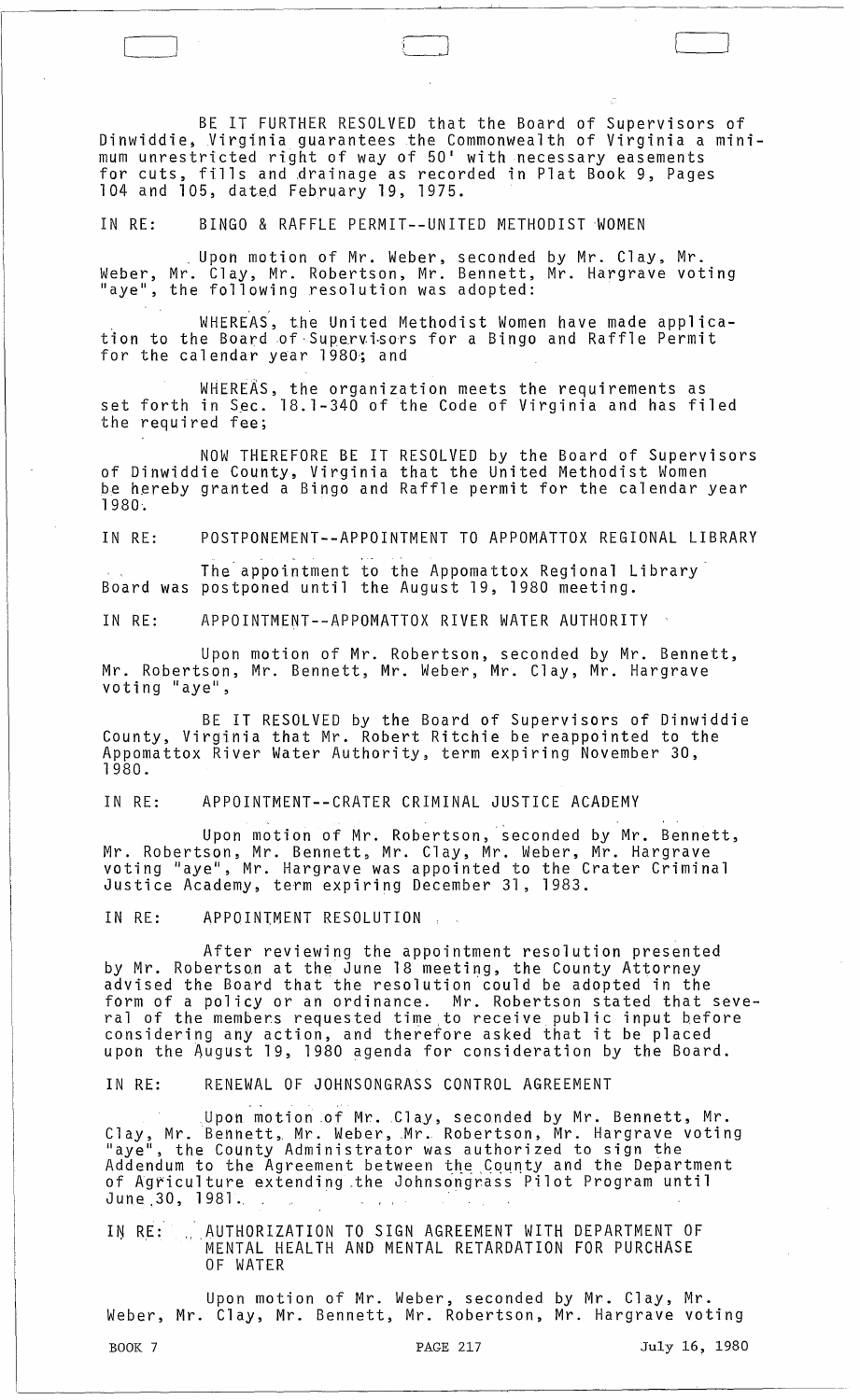"aye", the Chairman was authorized to sign the following agreement with the Department of Mental Health and Mental Retardation for the purchase of water:

THIS AGREEMENT, made this 1st day of July, 1980, by and between the Board of Supervisors of Dinwiddie County, Virginia, hereinafter referred to as Dinwiddie and the Commonwealth of Virginia, Department of Mental Health and Mental Retardation hereinafter referred to as the Department.

WHEREAS, Dinwiddie is a participating member of the Appomattox River Water Authority, and as such, furnishs water from said Authority to all locations in Dinwiddie County, Virginia; and

WHEREAS, the Department is desirous of purchasing water from Dinwiddie;

NOW THEREFORE, the parties hereto mutually covenant and agree as fOllows:

1. At its facility at Central State Hospital located in Dinwiddie County, Virginia, Dinwiddie will furnish to the Department all its water needs and the Department will purchase all of its water needs for such from Dinwiddie.

2. Inability or failure of the Appomattox River Water Authority to furnish Dinwiddie water shall suspend the operation of this agreement for the period of time of such inability or failure.

3. The Department will pay Dinwiddie's cost from the Appomattox River Water Authority per 1,000 gallons furnished plus a surcharge of five (5) cents per 1,000 gallons furnished.

4. Dinwiddie will bill the Department on a quarterly basis for the cost and the surcharge within ten (10) days from the date Dinwiddie is billed by the Appomattox River Water Authority.

5. Dinwiddie has the absolute right to assign this water contract to any successor in interest; however, any such assignment shall be subject to the terms hereof and further that any such assignment shall be contingent upon such successor becoming a participating member of the Appomattox River Water Authority.

6. This agreement is effective July 1, 1980 and the term of this agreement shall be for a period of six (6) years.

7. Dinwiddie shall advise the Department by January 1, 1985 if it desires to change the amount charged or any other conditions of this agreement.

WITNESS THE FOLLOWING SIGNATURES AND SEALS:

DINWIDDIE COUNTY BOARD OF SUPERVISORS FOR DINWIDDIE COUNTY WITNESS THE FOLLOWING SIGNATURES AND<br>DINWIDDIE COUNTY<br>BOARD OF SUPERVISORS FOR DINWIDDIE CO<br>By: *MAQ COUNTY* Hargyave, Chairman Attest: 1/:.~~ v \_

Administrator

COMMONWEALTH OF VIRGINIA DEPARTMENT OF MENTAL HEALTH AND MENTAL RETARDATION

 $\frac{1}{2} \left( \frac{1}{2} \right) \left( \frac{1}{2} \right) \left( \frac{1}{2} \right) \left( \frac{1}{2} \right) \left( \frac{1}{2} \right) \left( \frac{1}{2} \right)$ 

By: --------~--~~~----~--~~------ Leo E. Kirven, Jr., M.D. Comm i.ss i 0 ner

IN RE: FENCING AT DUMPSTER SITES

The County Administrator advised the Board that bids have been solicited for fencing around certain dumpster sites in

 $\gamma_{\rm{max}}$ 

 $\sim$   $\omega_{\rm s}$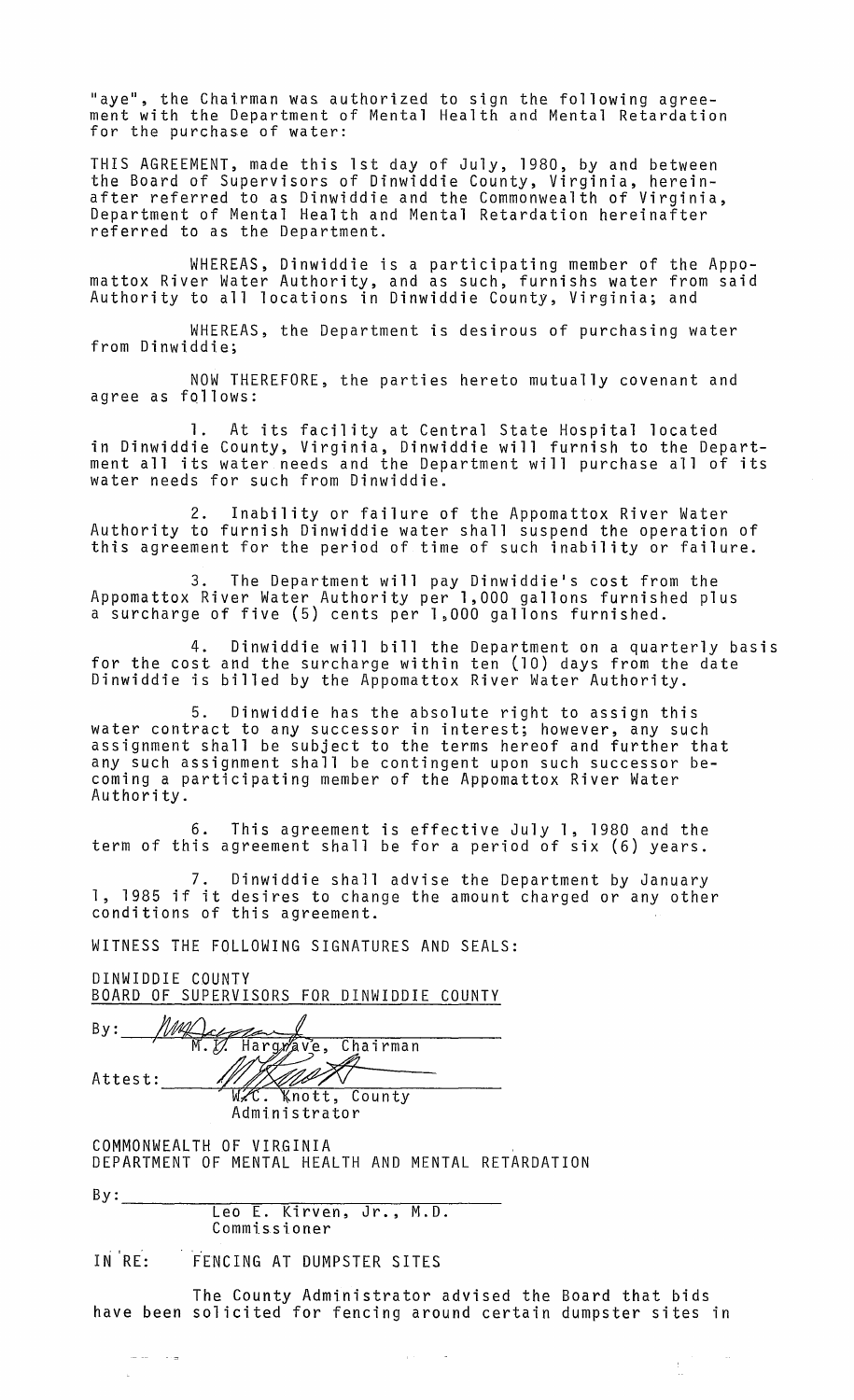the County. The bids will be received on July 23 and presented Jor action by the Board at the August 19, 1980 meeting.

He further stated that the Director of Planning will have a report on the security light for the dumpster site on Route 460 at the next meeting.

IN RE: DISCUSSION OF CABLE TELEVISION

 $\begin{pmatrix} 1 & 1 \\ 1 & 1 \end{pmatrix}$ 

A brief discussion was held concerning cable television in the County. The County Attorney advised the Board that a session on cable television was going to be held at the Local Government Officials' Conference in August which he felt would be beneficial for the members to attend.

Upon motion of Mr. Weber, seconded by Mr. Robertson, Mr. Weber, Mr. Robertson, Mr. Clay, Mr. Bennett, Mr. Hargrave voting "aye", the County Attorney was instructed to draft an ordinance for the Board's consideration for advertisement at the August 19, 1980 meeting.

IN RE: PAYMENT TO AIRPORT AND INDUSTRIAL AUTHORITY

Upon motion of Mr. Robertson, seconded by Mr. Weber, Mr. Robertson, Mr. Weber, Mr. Clay, Mr. Bennett, Mr. Hargrave voting<br>"aye",

BE IT RESOLVED by the Board of Supervisors of Dinwiddie County, Virginia that \$13,000 be approved to be paid to the Petersburg-Dinwiddie County Airport and Industrial Authority out of their 1980-81 budget appropriation.

IN RE: ADDITIONAL 1980-81 BUDGET REQUESTS

After reviewing the requests received from the District 19 Mental Health and Mental Retardation Services Board and the Appomattox Soil and Water Conservation District for additional 1980-81 budget appropriations, the Board agreed that no action would be taken at this time. The County Administrator eroman issue is a serve and this time. The County Administrator<br>was instructed to draft a letter to these organizations advising<br>receipt of their requests but no action taken.

IN RE: ORDINANCE TO PROHIBIT THE DISPOSAL OF NUCLEAR OR HAZARDOUS WASTE MATERIALS

Upon motion of Mr. Clay, seconded by Mr. Bennett, Mr. Clay, Mr. Bennett, Mr. Robertson, Mr. Weber, Mr. Hargrave voting "aye", the County Attorney was instructed to draft an ordinance prohibiting the disposal of nuclear and hazardous waste materials in the County for advertisement to be considered for adoption at the August 19, 1980 meeting.

IN RE: STREET LIGHTS--DINWIDDIE DRUG STORE-SUPERMARKET COMPLEX

Mr. Pete Thrower appeared before the Board to request that the County assume payment for the street lights surrounding the Dinwiddie Drugstore-Supermarket area. The Board stated it would take the request under advisement. No action was taken.

IN RE: NEW BRIDGE AT DINWIDDIE POST OFFICE

Mr. Clay requested that the Highway Department be alerted to the traffic problem of speeding across the new bridge located at the Dinwiddie Post Office on Rt. 619. He felt proper signing might help alleviata some of the safety hazards.

IN RE: EXECUTIVE SESSION

Upon motion of Mr. Clay, seconded by Mr. Bennett, Mr. Clay, Mr. Bennett, Mr. Robertson, Mr. Weber, Mr. Hargrave voting

BOOK 7 **PAGE 218** July 16, 1980